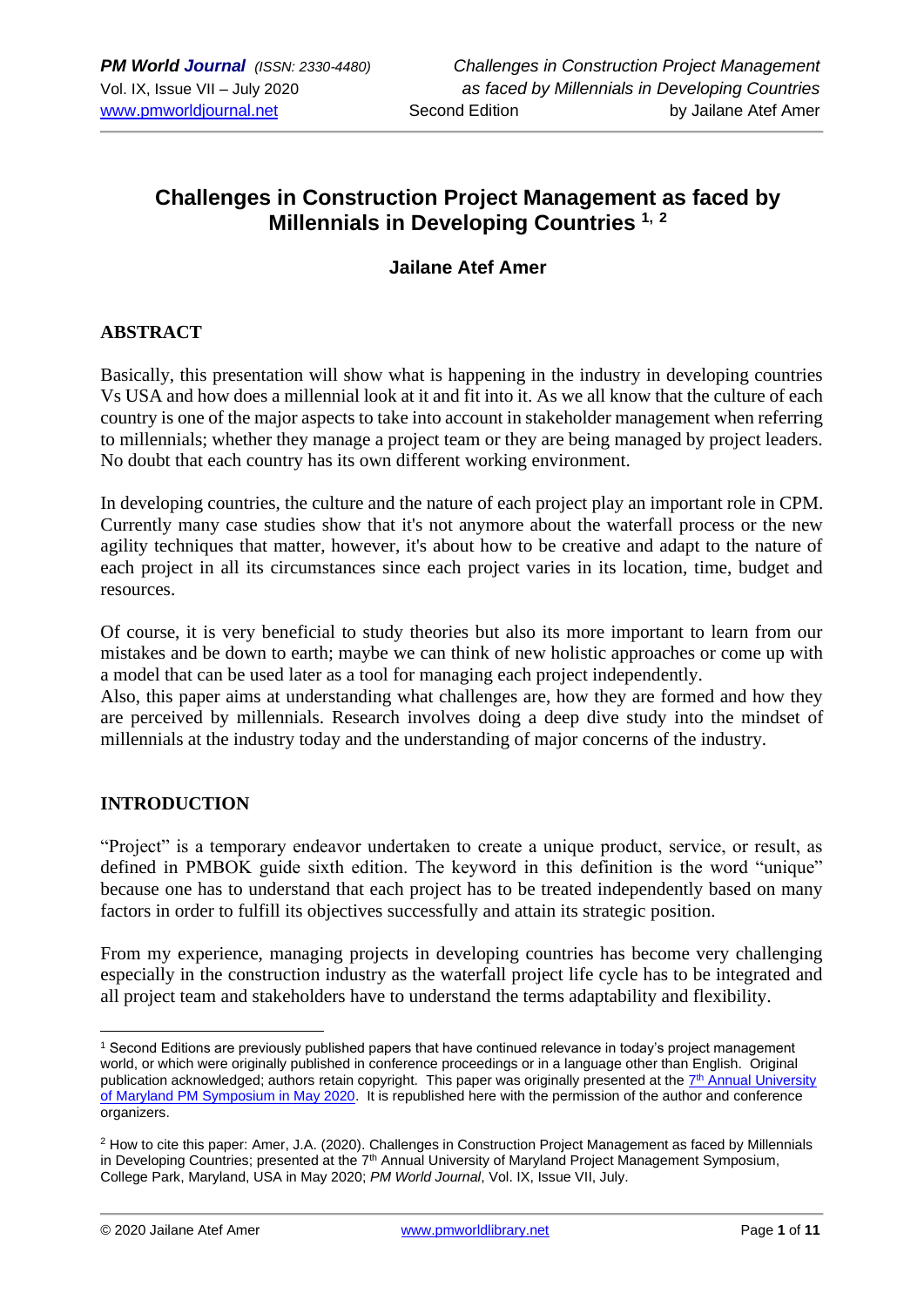All project managers are aware of the project life cycle and how projects are being managed throughout all the knowledge areas and process groups.



**Figure 1. Project Life Cycle**

This paper will mainly focus on the challenges faced in developing countries and the importance of having a new generation of flexible and creative project managers in the construction field. And accordingly, the paper will review the changes happened in the science of project management that is now reflected in the PMBOK sixth edition.

# **EVERYTHING IS CHANGING**

Project Management Institute noticed that the distance between what is really happening in the market and theories written and studied in books started getting wider so they tried to respond to bridge the gap. And from here, all changes happened from PMBOK  $5<sup>th</sup>$  to  $6<sup>th</sup>$  took place.

First of all, some control processes have been renamed. They exchanged the word control with the word monitor which gives more sense of empowerment than controlling. As PMBOK  $6<sup>th</sup>$ edition is focusing more on adapting, facilitating and monitoring.



**Figure 2. Processes that have been renamed**

Second and more importantly, they started highlighting the concept of tailoring in project management. Project managers were used to apply their practices and follow certain methodologies developed by experts within the organization. However, "Good practice" does not mean that the knowledge described should always be applied uniformly to all projects. In tailoring, the project manager has to collaborate with the project team and all stakeholders.

Also, tailoring should address the competing constraints of scope, schedule, cost, resources, quality, and risk. The importance of each constraint is different for each project, and the project manager tailors the approach for managing these constraints based on the project environment, organizational culture, stakeholder needs.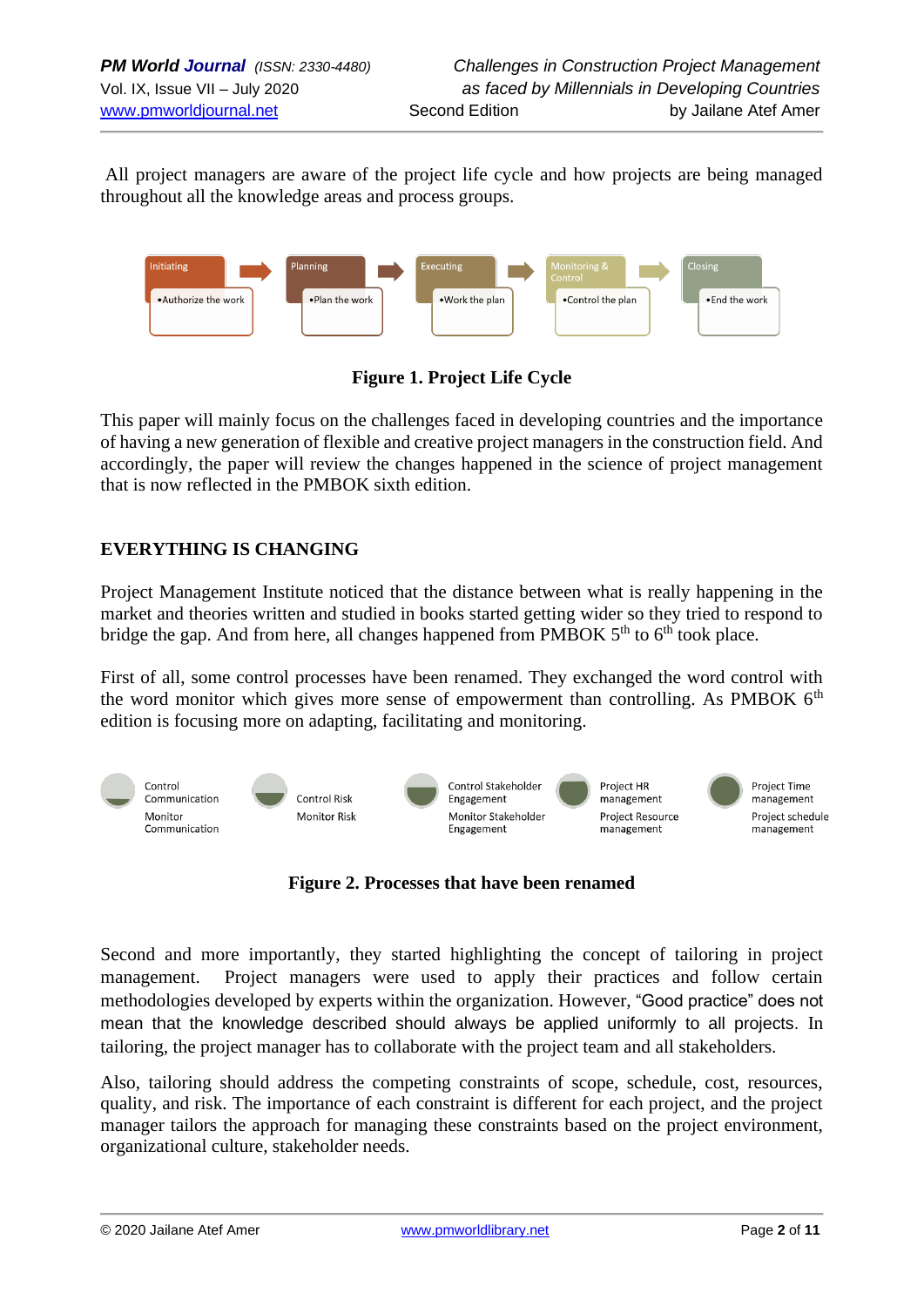Sound project management methodologies take into account the unique nature of projects and allow tailoring, to some extent, by the project manager. However, the tailoring that is included in the methodology may still require additional tailoring for a given project. *PMBOK Guide sixth edition P.28*

Additionally, new outputs were released as part of the ITTOS (inputs, tools & techniques and outputs) like the new lessons learned register. And a new chapter for Project manager roles and responsibilities is added which is effectively aligned with the PMI talent triangle and current best practices. Also, significant emphasize is given to Agile practices and its integration with all knowledge areas. Plus, the release of agile practice guide along with the PMBOK.

Finally, from time to schedule management**.** Schedule management is now replacing the term time management as time is a very broad word that doesn't ensure carrying out planned activities in a timely manner.

The process of estimate activity resources has been moved to the project resources chapter.



**Figure 3. Project Time Management Processes**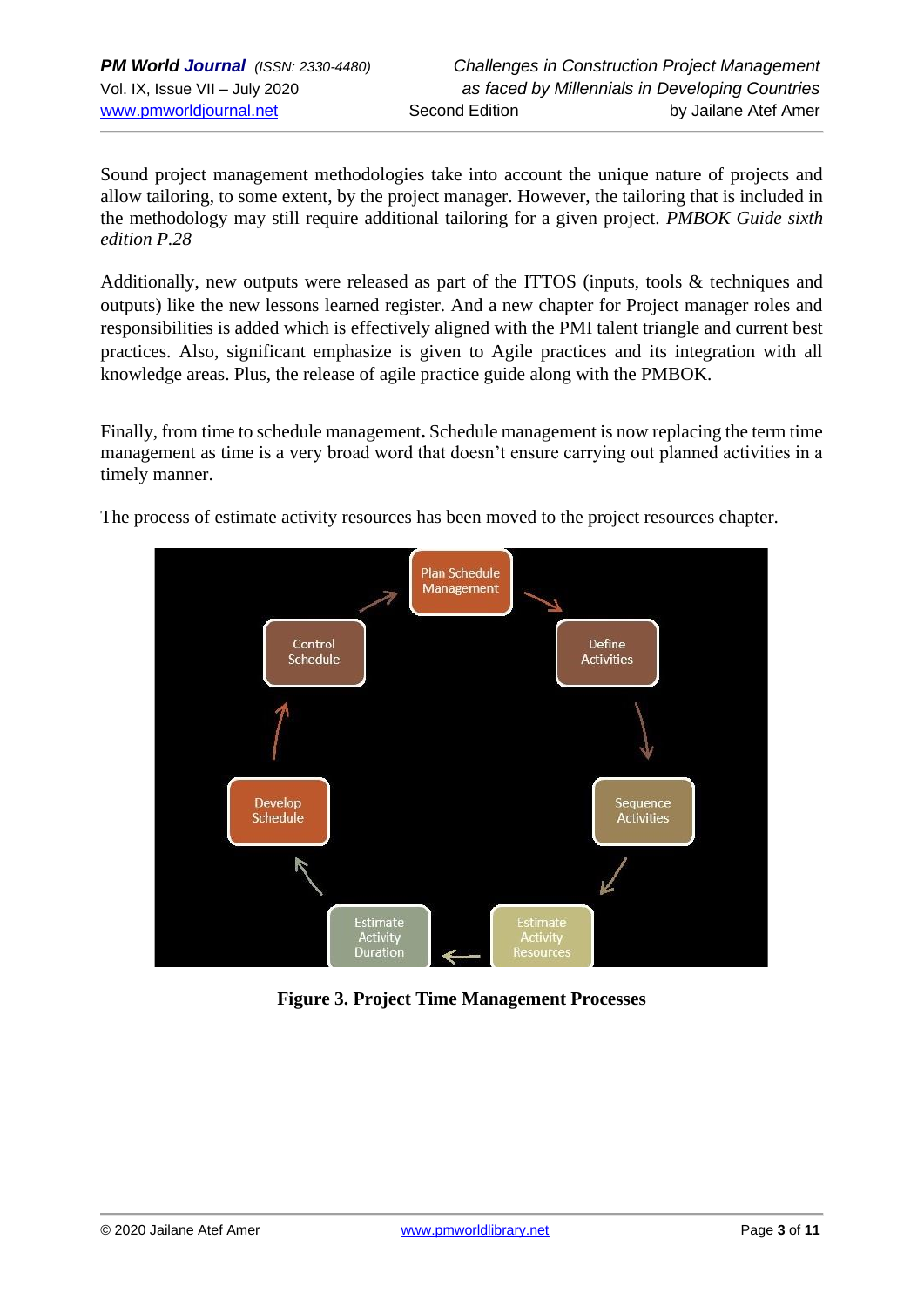

**Figure 4. Project Schedule Management Processes**

# **CHALLENGES IN CPM**

PMI research indicates that technical skills are not enough in today's increasingly complicated and competitive global marketplace. Organizations are seeking added skills in leadership and business intelligence. Members of various organizations state their belief that these competencies can support longer-range strategic objectives that contribute to the bottom line. To be the most effective, project managers need to have a balance of these three skill sets (leadership – technical skills – strategic and business management)

In developing countries, the construction industry is one of the fastgrowing industries among all others. Commercial zones, corporate buildings, recreation areas, infrastructure projects and all types and scales of real estate projects are all counted.

As all project managers know, for a project to be successful it has to balance between these three major constraints; time, cost and quality. However, this is very challenging to be achieved. Unfortunately, in developing countries business men always invest money in mega projects for development. So, the project manager always risks either the quality or the project timeframe because it has to stay on budget. And if a specific project will get high exposure, then it will never be submitted on time because the quality can't be sacrificed in this case.

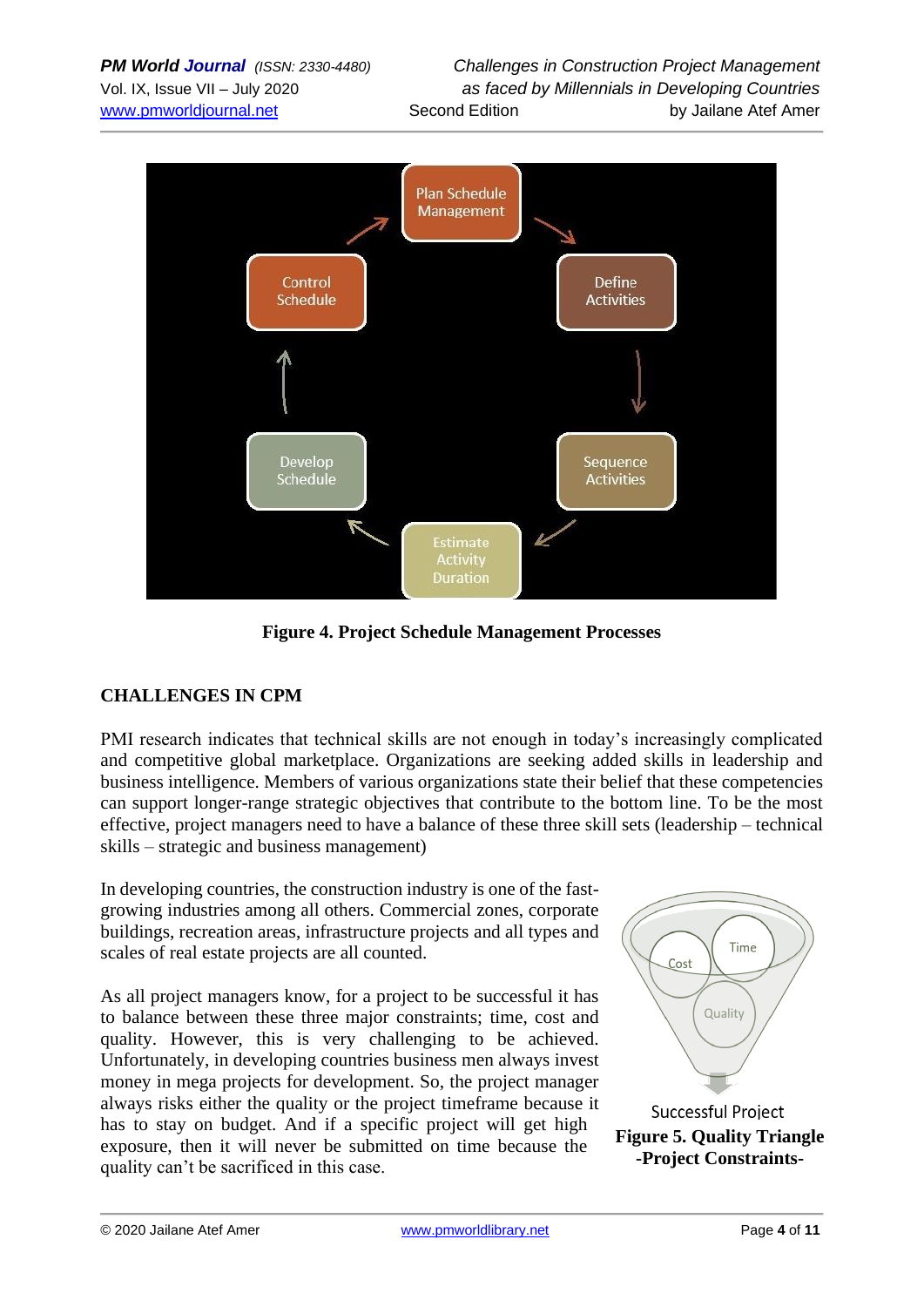One second reason for a project to be behind schedule is that sometimes the delivery date is set without previous planning or research. The one setting the date is not the one who is in charge to study the project. Accordingly, all scope and schedule management processes are reversed and that is called the crashing technique in which it requires adding resources.

Another key challenge in developing countries is that most of the time the scope of work is not well defined or is changing frequently and this messes up all the scope management processes and accordingly schedule management again. I believe that this happens because the project charter is not studied well or was not shared with all stakeholders in the project.

### **EXAMPLES OF MEGA PROJECTS IN EGYPT**

### **Example #1: Tactic Village**

| Client: Ministry of Interior | Location: 6 of October City    | Area: $8.4 \text{ km}^2$ |
|------------------------------|--------------------------------|--------------------------|
| Start Date: 2010             | Completion Date: December 2017 |                          |



**Figure 6. Tactic Village, the administrative building**

Project Brief: On End of November 2014, it was announced that all the village will be submitted in 6 months.

Project Components: 3 types Residential – administration – classroom building – tribune – hospital – 2 types of simulation buildings – Shooting range building – mosque – services building – Sports center

Challenges:

- Scope was changing every time the contact person changes at the ministry of interior.
- Had to adapt on the submission date that was announced on TV in an interview with the minister of interior
- Asphalt item was totally forgotten that was about 6 Million EGP to be added in the BOQ
- Not enough human resources to deliver this amount of work on time.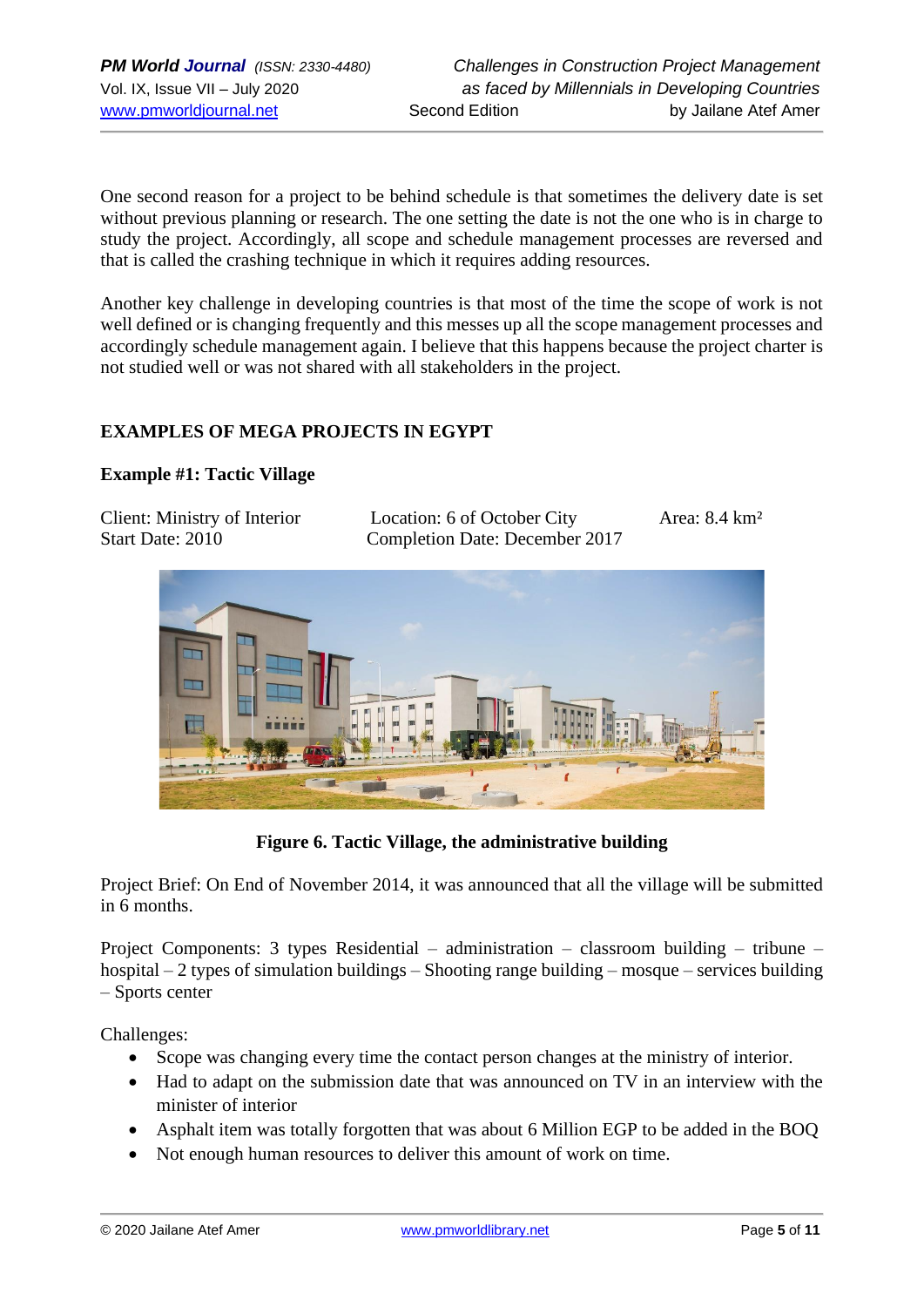## **Example #2: New Administrative Capital**

Client: the government Location: New Cairo

Area: 714 km<sup>2</sup><br>Start Date: 2015<br>Completion Date: still in progres Completion Date: still in progress



**Figure 7. New Administrative Capital – Master Plan**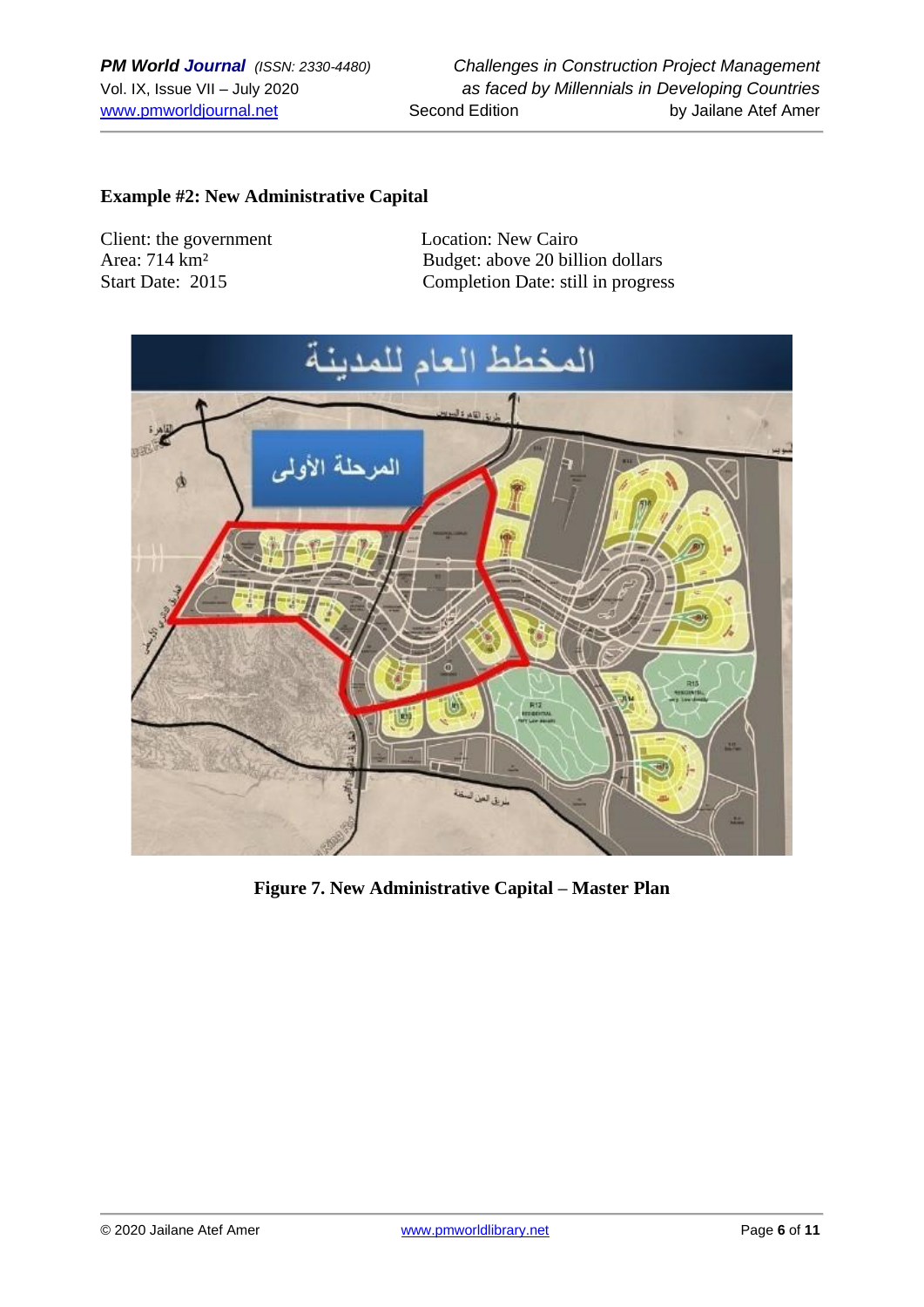

**Figure 8. New Administrative Capital – Phase 1**



**Figure 9. New Administrative Capital Phase 1, District 3**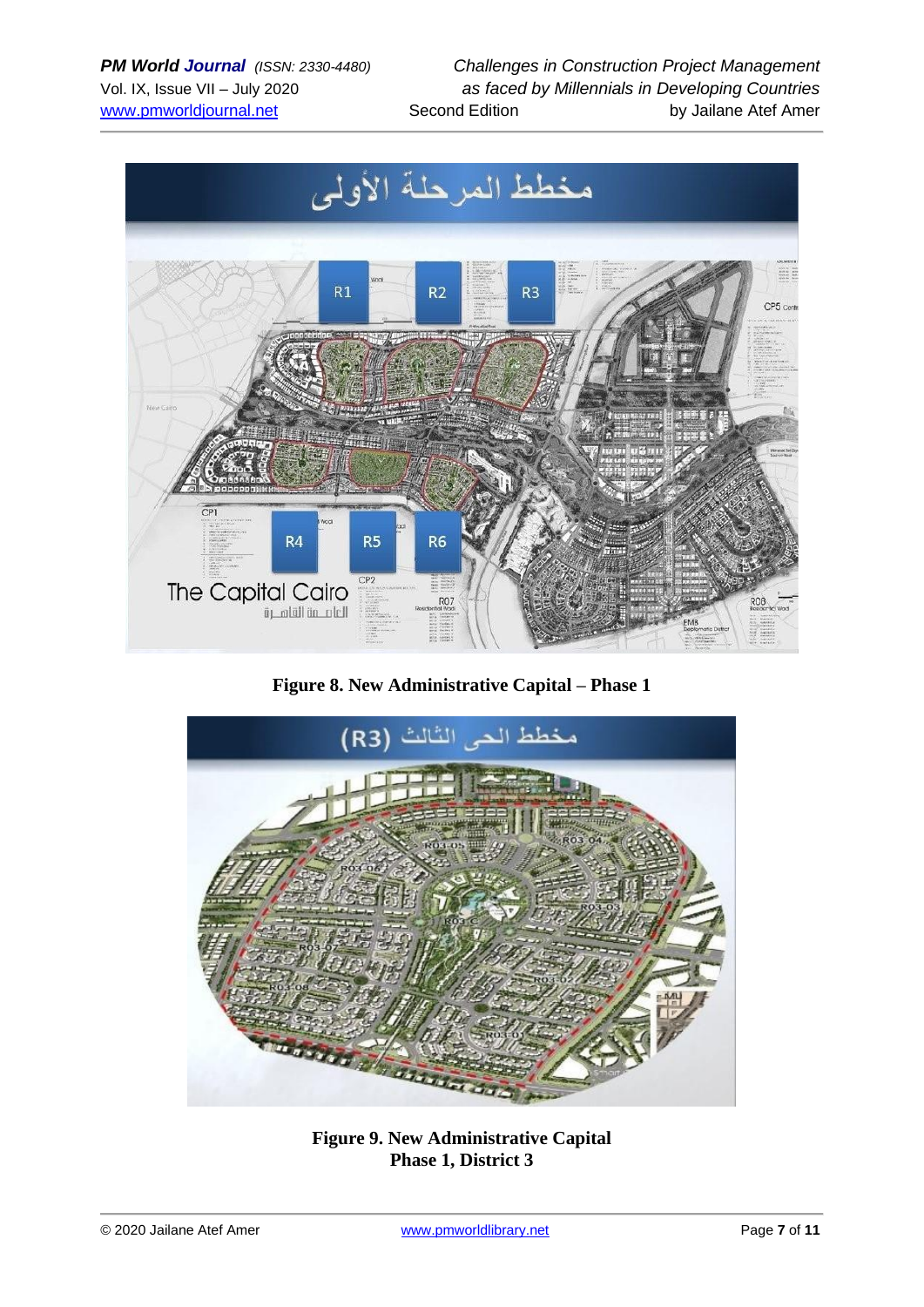Project Brief: Egypt Economic Development Conference (EEDC) was a three-day event that took place on March 13, 2015 in [Sharm El Sheikh](https://en.wikipedia.org/wiki/Sharm_El_Sheikh) with over 2,000 delegates from 112 different countries. On the first day, a proposal for a [new Egyptian capital city](https://en.wikipedia.org/wiki/Proposed_new_capital_of_Egypt) was announced for investment and economic development.

Challenges:

- Project submission date was announced without any previous studies
- Investors need to see their return on investment as quickly as possible (time is money)
- Referring to the cost quality and time triangle, cost and quality couldn't be sacrificed and that's the reason that makes the project till now is still in progress.
- Not enough human resources to deliver this amount of work on time.

### **Example #3: New Suez Canal Branch**

| Client: the government  | Location: Sinai                    |
|-------------------------|------------------------------------|
| Area: 72 km length      | Budget: 30 billion Egyptian Pounds |
| Start Date: August 2014 | Completion Date: July 2015         |

| Actual dredged quantities according to progress of works                                             | 258.8 million cubic meters                       |
|------------------------------------------------------------------------------------------------------|--------------------------------------------------|
| Duration of execution                                                                                | 12 months, including mobilization of<br>dredgers |
| Consortium's first dredger to be employed in the project                                             | Dredger "Al-Marifaa" on Nov. 5th,2014            |
| Quantities of Dry excavation works                                                                   | 250 million cubic meters                         |
| Highest daily rate of dredged quantities was achieved by dredger "Ibn Batouta" on<br>April 6th, 2015 | 230,000 cubic meters                             |
| Highest daily output of dredged quantities was achieved on May 31th, 2015                            | 1.73 million cubic meters                        |
| Number of dredgers employed in the project                                                           | 45 dredgers                                      |
| Number of sedimentation basins                                                                       | 20 basins                                        |

# **Figure 10. Suez Canal Branch – Facts and Figures**

Project Brief: Creating a new canal, parallel to the existing one, to maximize benefit from the present Canal and its by-passes, and double the longest possible parts of the waterway to facilitate traffic in the two directions and minimize the waiting time for transiting ships. This will certainly reduce the time needed for the trip from one end of the Canal to the other, and will increase the numerical capacity of the waterway, in anticipation of the expected growth in world trade.

The project cost around 30 billion Egyptian pounds and no foreign investors were allowed to invest in the project, but rather Egyptians were urged to participate in funding the project through bank certificates of deposit initially yielding 12%, later raised to 15.5%.

The Egyptian armed forces helped in digging and designing the canal. The enlarged capacity allows ships to sail in both directions at the same time over much of the canal's length. Beforehand,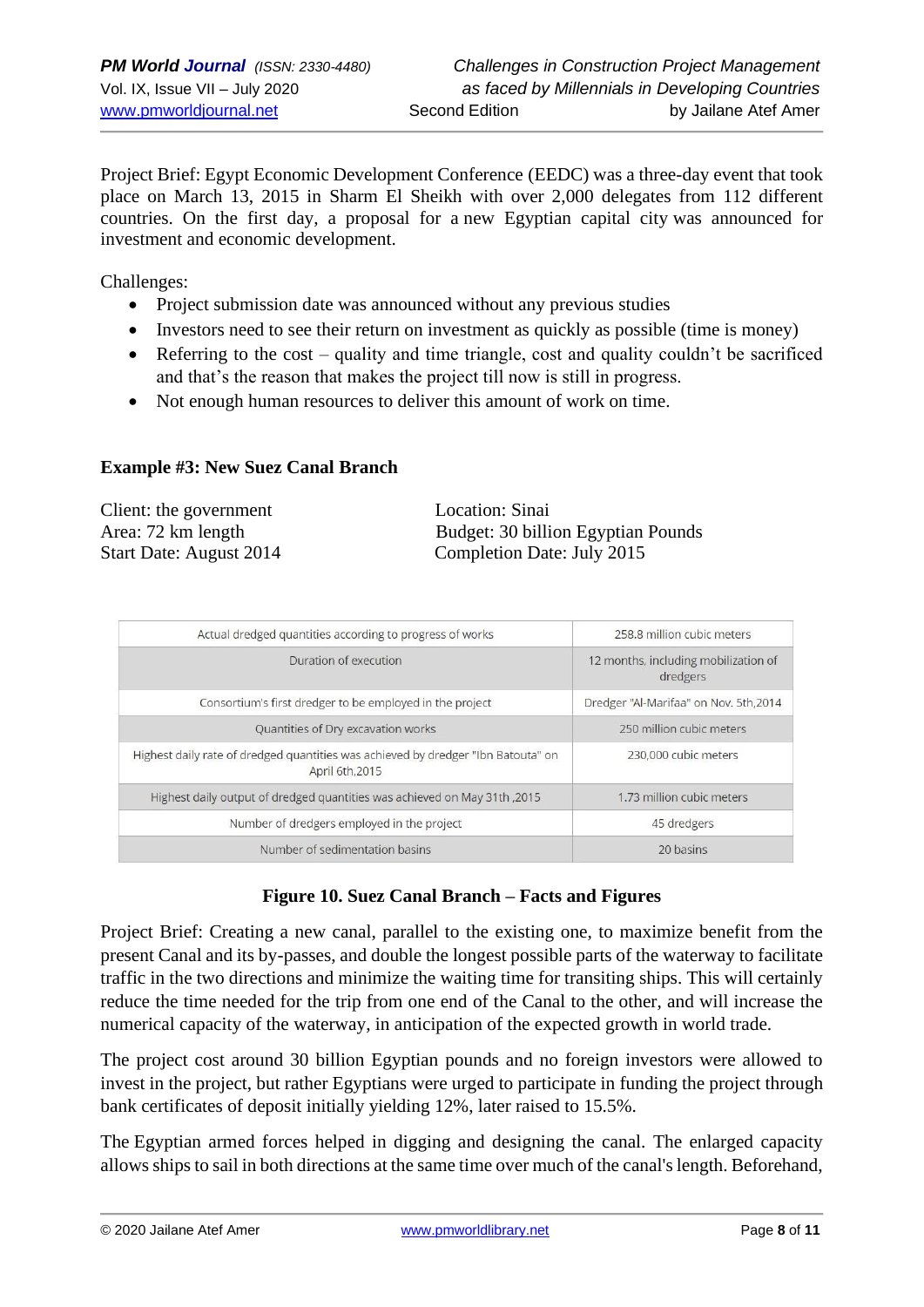much of the canal was only one shipping lane wide, with limited wider basins for passing. This is expected to decrease waiting time from 11 hours to 3 hours for most ships, and to increase the capacity of the Suez Canal from 49 to 97 ships a day.

Challenges:

- It was announced that the New Suez Canal project will operate after a year (instead of three years). As the revenues of the canal will increase from 5 billion dollars to 12.5 billion dollars annually.
- Construction of the rest of the projects (which include building the city, industrial zone, technology valley, and fish farms) began in February 2015.
- Technical difficulties initially arose, such as the flooding of the new canal through seepage from the existing canal.

# **CONCLUSION**

Project management is change. And change drives an organization's ability to remain competitive in its culture. It's a key strategy going forward. And the ability to manage that change successfully separates good organizations from ones who are not competitive. Also, having an organization that can innovate in process, in product and in technology mean that they can remain competitive, and they can drive the change that they need to stay relevant in the marketplace. And, most importantly, how we use scarce resources to drive projects successfully and deliver the right results. So, if you take these three foundational tenets; change management, innovation and organizational alignment and you blend them together along cultural aspects, that basically is the foundation for a successful project management. This was explained by Prof. Paul Tumolo, MBA, Harvard University

Millennials value culture as much as money. Also, Organizations that are looking to attract the best talent need to realize that waving dollars under people's noses isn't the most important thing anymore. Building a psychologically safe culture where great work flourishes, is.

Unlike previous generations, Millennials aren't prepared to put up with poor culture. Their average tenure is currently just over two years, yet when they find an organization that places great emphasis on their wellbeing and development, they will reward it with loyalty and continual innovation.

### **KEY TAKEAWAYS**

Since all the previous examples were extremely challenging yet they were delivered successfully, here are the takeaways

- Each project has to be treated independently
- We don't have to follow the science of project management blindly
- Flexibility and tailoring are significant factors when it comes to developing countries
- Innovation is a key point in project management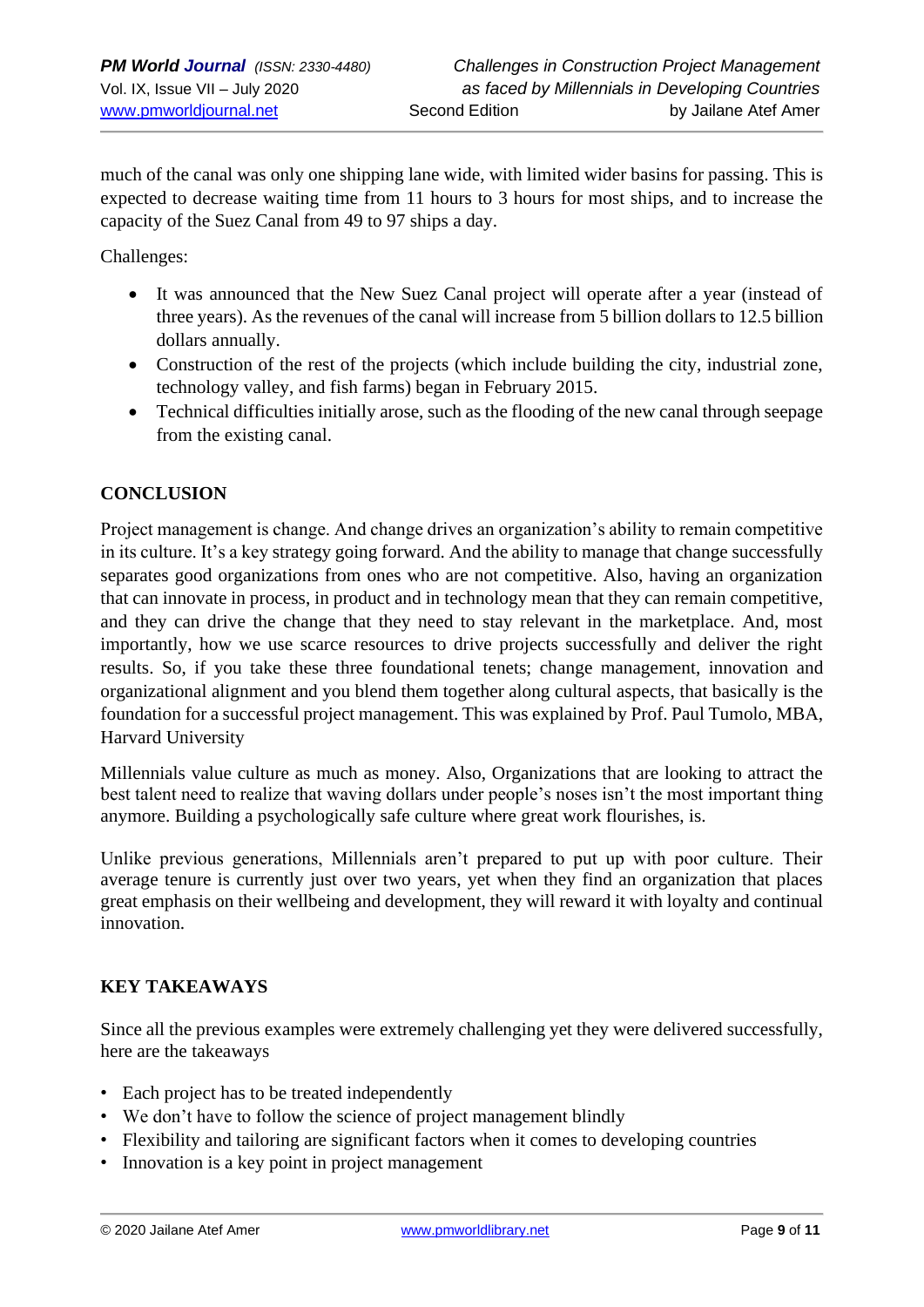# **REFERENCES**

- 1. A Guide to the Project Management Body of Knowledge, *PMBOK guide sixth edition, Project Management Institute*
- 2. *[https://en.wikipedia.org/wiki/New\\_Administrative\\_Capital](https://en.wikipedia.org/wiki/New_Administrative_Capital)*
- 3. *<https://www.mobtada.com/details/599025>*
- *4. <https://www.suezcanal.gov.eg/English/About/SuezCanal/Pages/NewSuezCanal.aspx>*
- *5. <https://www.behance.net/gallery/61807731/Tactic-Village>*